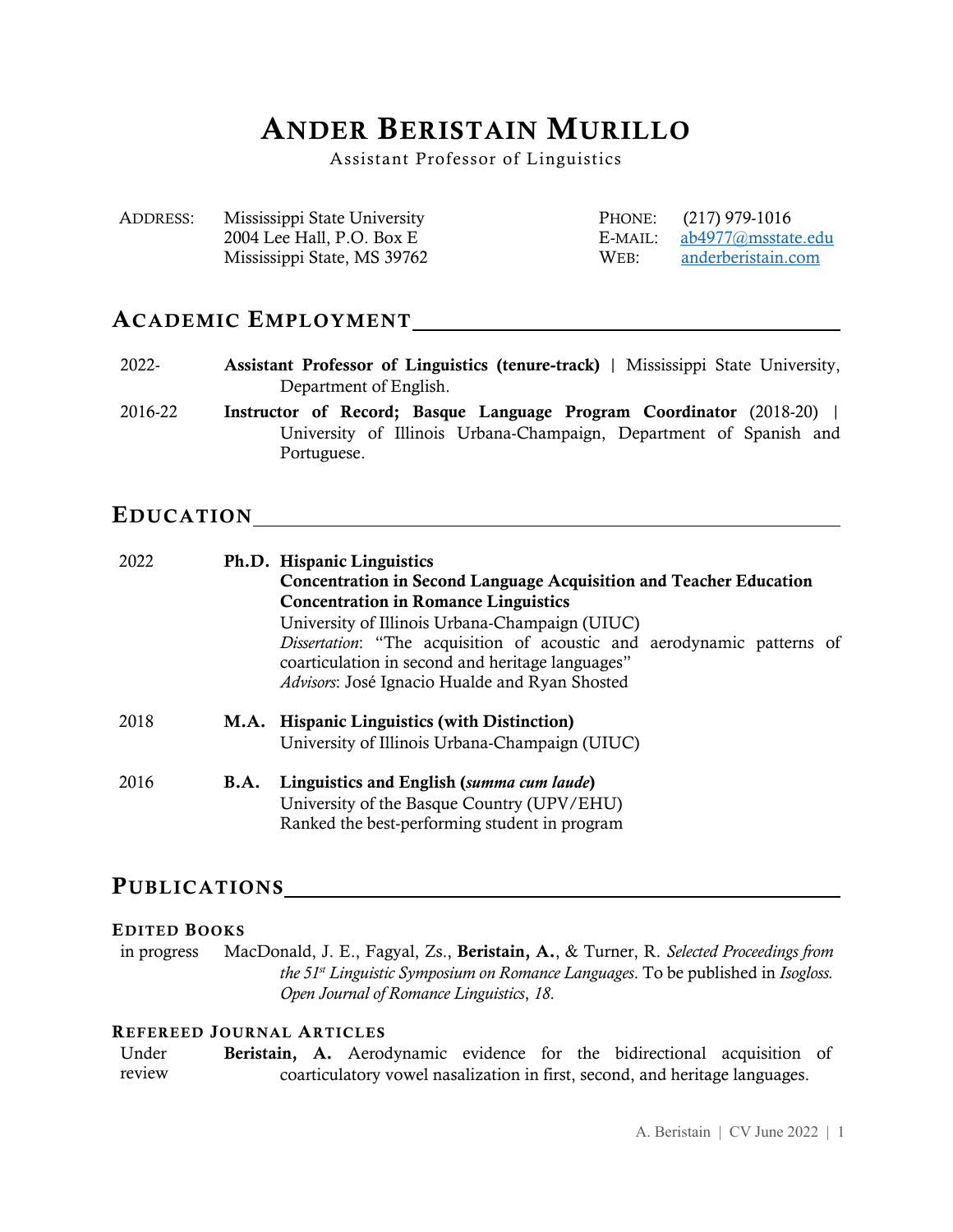| 2021 | Beristain, A. Spectral properties of anterior sibilant fricatives in Northern Peninsular<br>Spanish and sibilant-merging and non-merging varieties of Basque. Journal of<br>the International Phonetic Association. 1–32.                   |
|------|---------------------------------------------------------------------------------------------------------------------------------------------------------------------------------------------------------------------------------------------|
| 2021 | Hualde, J. I., Beristain, A., Icardo Isasa, A., & Zhang, J. Hitz-bukaerako herskariak:<br>Kontsonante talkak [Word-final plosives: Consonant clashes]. ASJU-<br>International Journal of Basque Linguistics and Philology, 53(1-2), 83-106. |
| 2020 | <b>Beristain, A.</b> Type of early bilingualism effect on the delateralization of $/\lambda$ in<br>Basque and Spanish. Linguistic Approaches to Bilingualism, 1-39.                                                                         |
| 2019 | <b>Beristain, A.</b> Azpeitiko euskararen hiztegi dialektal bat $-$ II [A dialectal dictionary<br>of Azpeitia Basque – II]. Fontes Linguae Vasconum, 127, 7–58.                                                                             |
| 2018 | <b>Beristain, A.</b> Azpeitiko euskararen hiztegi dialektal bat $-I$ [A dialectal dictionary of<br>Azpeitia Basque – I]. Fontes Linguae Vasconum, 125, 7–54.                                                                                |
| 2017 | Hualde, J. I., & Beristain, A. Azpeitiko azentuaren gauzatze fonetikoaz [On the<br>acoustic realization of stress in Azpeitia Basque]. Fontes Linguae Vasconum,<br>$123, 65 - 85.$                                                          |

#### BOOK CHAPTERS IN EDITED VOLUMES

| Under  | <b>Beristain, A.</b> The perception and production of Basque sibilant fricatives by native |  |
|--------|--------------------------------------------------------------------------------------------|--|
| review | speakers of English.                                                                       |  |

- in press Hualde, J. I., Beristain, A., & Icardo Isasa, A. Word-prosodic contrasts and bidialectalism in Basque. In B. Köhnlein, & P. Iosad (Eds.), *Special Volume on Tonal Accent* (Title TBD). Oxford University Press.
- 2021 Hualde, J. I., & Beristain, A. Euskal hizkera berriak: Azentua eta singularraren eta pluralaren arteko bereizkuntza tokian tokiko hizkeretan eta bertako euskara batuan [Basque translation of 'New Basque varieties: Accentuation and grammatical number in Standard Basque and local dialects'.] *Linguistic Minorities in Europe Online* (pp. n.d.). De Gruyter Mouton.
- 2020 Hualde, J. I., & Beristain, A. New Basque varieties: Accentuation and grammatical number in Standard Basque and local dialects. In L. Grenoble, P. Lane, & U. Røyneland (Eds.), *Linguistic Minorities in Europe Online* (pp. n.d.). De Gruyter Mouton.
- 2019 Hualde, J. I., & Beristain, A. Bi alofonia-gertakari Azpeitiko euskaran [Two allophony phenomena in Azpeitia Basque]. In A. Etxebarria, A. Iglesias, H. Lejarreta, & A. Romero (Eds.), *Traineru bete lagun: Iñaki Gaminde omenduz* (pp. 209–228). University of the Basque Country Press.
- 2018 **Beristain, A.** The acoustic realization of  $\frac{s}{4}$  and  $\frac{t}{s}$  by L1 and L2 Basque speakers. In L. Unamuno, A. Romero, A. Etxebarria, & A. Iglesias (Eds.), *Linguistic*  Variation in the Basque Language and Education (vol. 3) (pp. 70–82). University of the Basque Country Press.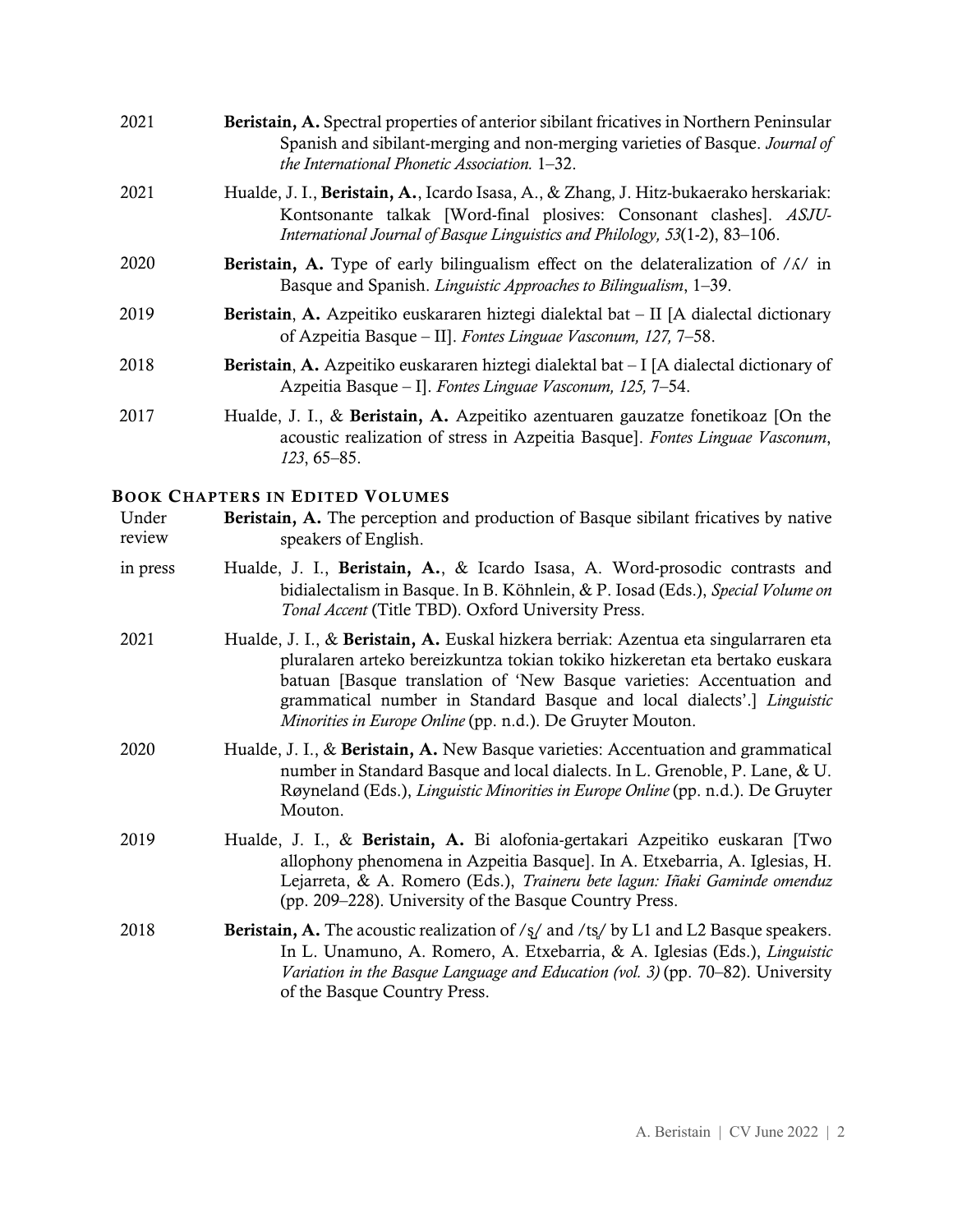#### REFEREED CONFERENCE PROCEEDINGS

- 2019 Hualde, J. I., Beristain, A., Icardo Isasa, A., & Zhang, J. Lenition of word-final plosives in Basque. In S. Calhoun, P. Escudero, & M. Tabain (Eds.), *Proceedings from the 19th International Congress of Phonetic Sciences (ICPhS),* 642– 646.
- 2018 Hualde, J. I., & Beristain, A. Acoustic correlates of word-accent in Basque. In H. Mixdorff (Ed.), *Proceedings from TAL2018, Sixth International Symposium on Tonal Aspects of Languages,* 98–102.

### CONFERENCES AND SYMPOSIA

\*indicates undergraduate student collaborator

#### INVITED TALKS

| 2022      | <i>Theoretical Linguistics Lecture Series.</i> University of the Basque Country. April 11.<br>"Beyond segments in phonology: Studying coarticulation in second and<br>heritage languages."                                                                                                  |
|-----------|---------------------------------------------------------------------------------------------------------------------------------------------------------------------------------------------------------------------------------------------------------------------------------------------|
| 2021      | Institute of Phonetics and Speech Processing Colloquium. Ludwig-Maximilians-University<br>Munich. November 11. "Combining aerodynamic time-series and cross-<br>sectional data to uncover coarticulatory nasalization patterns in heritage<br>Spanish speakers in the US."                  |
| 2021      | Romance Linguistics Lecture Series. Ludwig-Maximilians-University Munich. November<br>10. "Bilingual and bidialectal phonological acquisition in the Basque<br>Country."                                                                                                                    |
| 2020      | <i>Excellence in Basque Studies 10: Diversity in Basque Culture.</i> University of the Basque<br>Country & Etxepare Basque Institute. Donostia-San Sebastian, Spain. July<br>8–9. "Practical approaches to implement dialectal diversity in the Basque as<br>a foreign language classroom." |
| WORKSHOPS |                                                                                                                                                                                                                                                                                             |
| 2021      | Hispanic Linguistics Symposium 2021. Wake Forest University. October 7–9. "A<br>practical introduction to Bayesian probability for linguistic data analysis."                                                                                                                               |

#### ORAL PRESENTATIONS

- 2022 *10th International Symposium on the Acquisition of Second Language Speech (New Sounds 2022)*, Universitat de Barcelona. April 20-22. "Aerodynamic evidence for the role of linguistic proficiency on L2 coarticulatory nasalization."
- 2022 *8th Current Approaches to Spanish and Portuguese Second Language Phonology,* University of Wisconsin-Madison. February 17-19. "C-to-V coarticulation induced formant dynamics variability in L1/L2/HL Spanish vowels."
- 2021 *Diaspora Day Basque Studies Conversation*. Boise State University. September 8. "Assessing phonological perception and production in Basque courses around the world: A collaborative approach."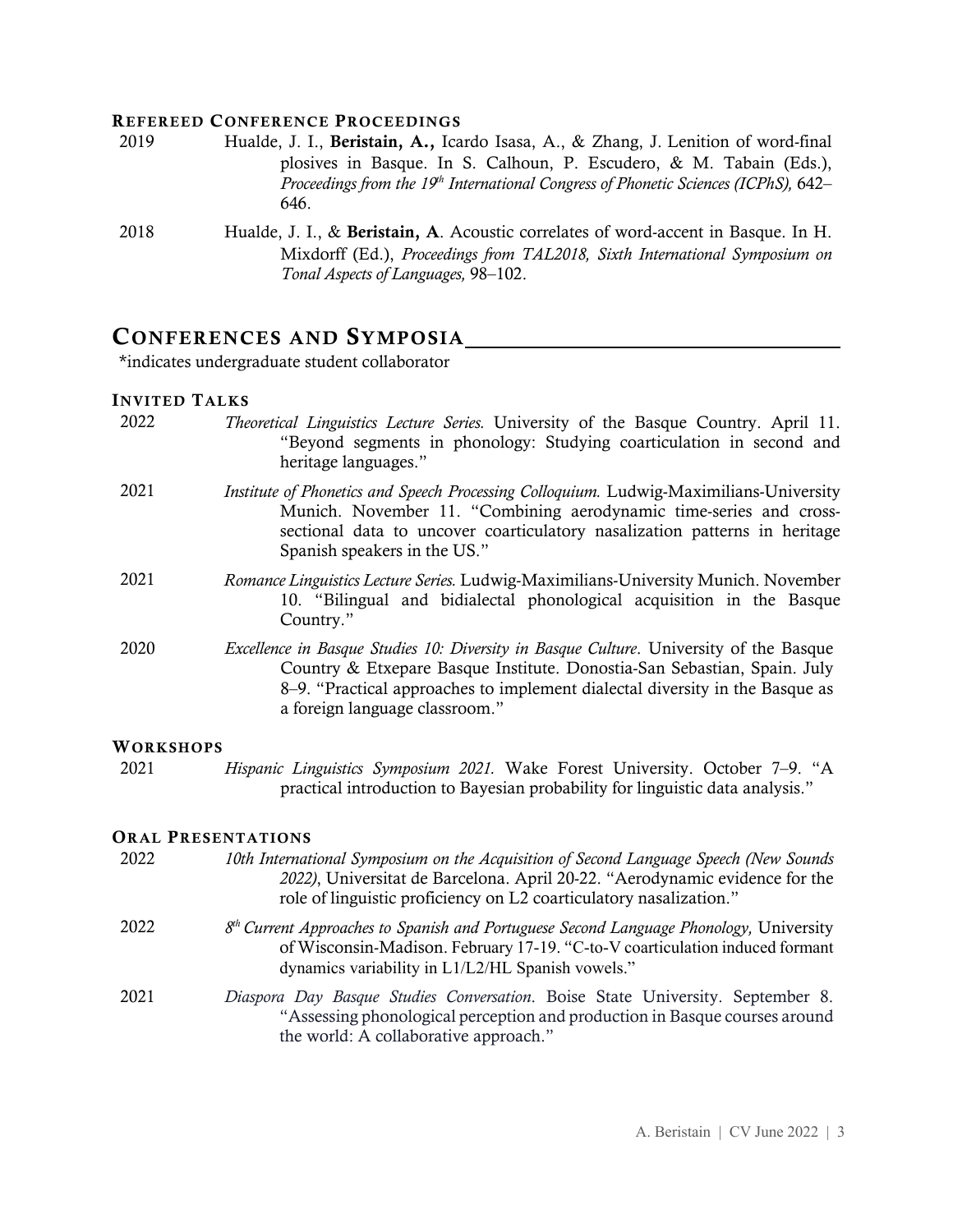| 2021 | $4th$ Phonetics and Phonology in Europe Conference. Universitat Pompeu Fabra &<br>Universitat de Barcelona. June 21–23. "L1-L2 coarticulatory adjustment of<br>vocalic nasalization in Spanish-English bilinguals."                                                                                       |
|------|-----------------------------------------------------------------------------------------------------------------------------------------------------------------------------------------------------------------------------------------------------------------------------------------------------------|
| 2021 | 51st Meeting of the Linguistic Symposium on Romance Languages. UIUC. April 29–May<br>1. "Nasal airflow evidence for complete resyllabification in Spanish."                                                                                                                                               |
| 2021 | 13 <sup>th</sup> Annual Meeting of the Illinois Language and Linguistics Society. UIUC. February 26–<br>27. Co-authored: A. Beristain, N. Anleitner*, A. Christoforou*, M.<br>Guendica*, D. Namik*, & N. Palmer*. "L1-L2 differences in the production<br>of temporal cues before consonants in Spanish." |
| 2021 | The 95th Linguistic Society of America Annual Meeting. San Francisco, CA, USA.<br>January 7-10. Co-authored: A. Beristain, & L. Graham. "The aerodynamics<br>of vowel nasalization in Spanish as a first, second, and heritage language."                                                                 |
| 2020 | Second Language Research Forum 2020. Vanderbilt University. October 23–25. "The<br>development of perception and production of Basque sibilant fricatives by L1<br>American English learners in the classroom."                                                                                           |
| 2019 | Hispanic Linguistics Symposium 2019. University of Texas at El Paso. October 24-26.<br>"Linguistic contact and bilingual profile effects on the acoustic production<br>of /s/ in Northern Peninsular Spanish."                                                                                            |
| 2019 | The 24 <sup>th</sup> Mid-Continental Phonetics and Phonology Conference. University of Wisconsin-<br>Milwaukee. October 4–5. "American learners' production and perception of<br>Basque lamino-alveolar, apico-alveolar, and pre-palatal voiceless sibilant<br>fricatives: A developmental study."        |
| 2019 | International Congress of Phonetic Sciences (ICPhS) 2019. Melbourne, VIC, Australia.<br>August 5-9. Co-authored: J. I. Hualde, A. Beristain, A. Icardo Isasa, & J.<br>Zhang. "Lenition of word-final plosives in Basque."                                                                                 |
| 2018 | Hispanic Linguistics Symposium 2018. University of Texas at Austin. October 25–27.<br>"On the correlation between bilingualism type and the extension of yeismo in<br>Azpeitia Basque and Spanish."                                                                                                       |
| 2018 | The 23 <sup>rd</sup> Mid-Continental Phonetics and Phonology Conference. Northwestern University.<br>October 5–6. "Palatal neutralization based on language-dominance in<br>Basque and Spanish."                                                                                                          |
| 2018 | $6th International Symposium of Tonal Aspects of Languages. Beuth University Berlin. June$<br>18-20. Co-authored: J. I. Hualde, & A. Beristain. "Acoustic correlates of<br>word-accent in Basque."                                                                                                        |
| 2018 | $10th$ Annual Meeting of the Illinois Language and Linguistics Society. University of Illinois<br>at Urbana-Champaign. April 6-8. "Basque dialectal substrate in the<br>realization of /s/ in L2 Spanish."                                                                                                |
| 2017 | The 22 <sup>nd</sup> Mid-Continental Phonetics and Phonology Conference. The Ohio State<br>University. September 29–October 1. "Small L1-L2 phonetic contrasts in<br>bilingual societies: Alveolar sibilants in Azpeitia Basque and Spanish."                                                             |
| 2017 | The 3 <sup>rd</sup> Annual International Conference on Linguistic Variation in the Basque Language and<br><i>Education</i> . University of the Basque Country (Bilbao). June 9. "The acoustic<br>realization of /s/ and /ts/ by L1 and L2 Basque speakers."                                               |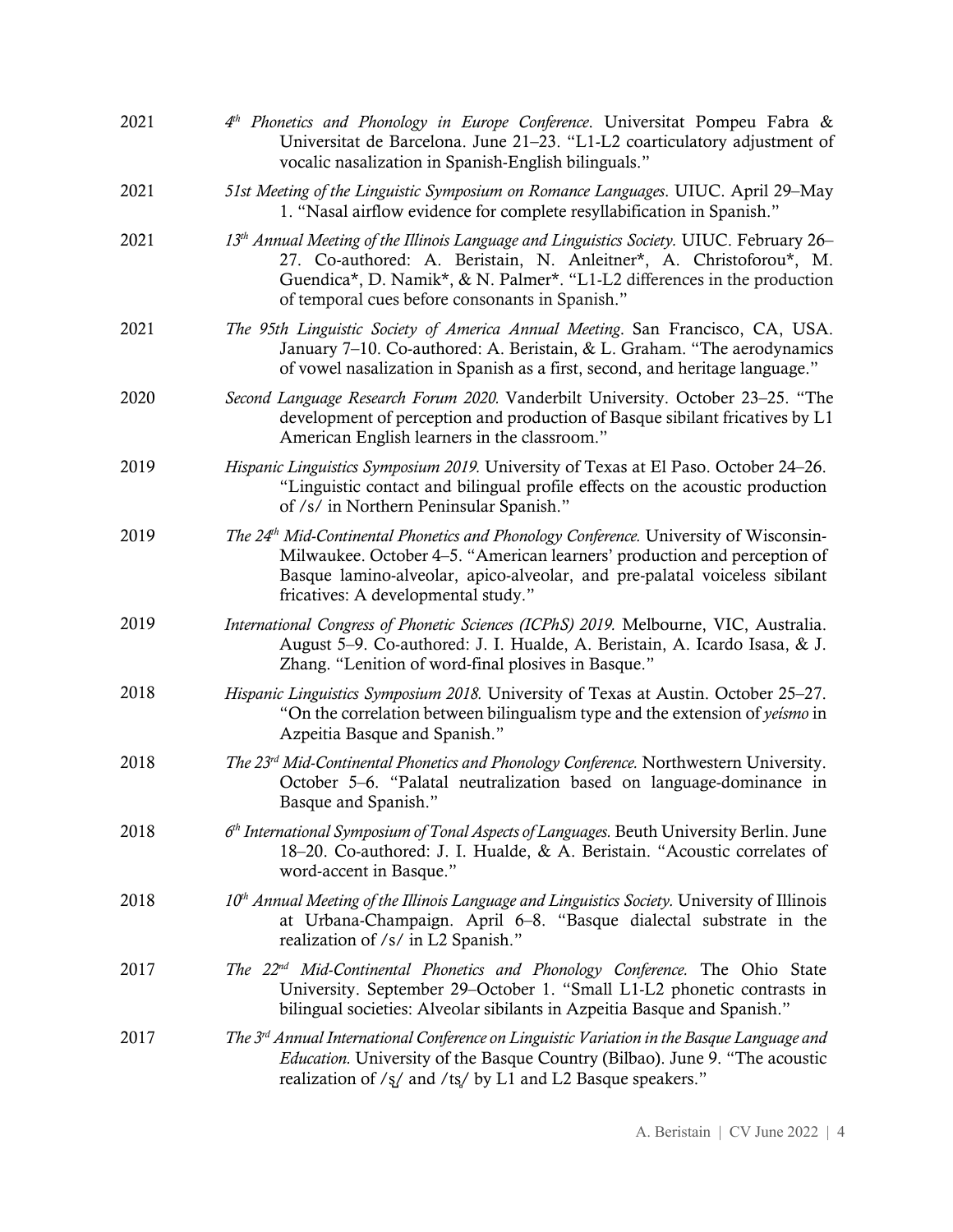### POSTER PRESENTATIONS

| 2022 | The 96th Linguistic Society of America Annual Meeting. Washington, D.C., USA.<br>January 6–9. "Voicing effect on vowel duration in Spanish as a first, second,<br>and heritage language."                                                                                                   |
|------|---------------------------------------------------------------------------------------------------------------------------------------------------------------------------------------------------------------------------------------------------------------------------------------------|
| 2021 | The 25 <sup>th</sup> Mid-Continental Phonetics and Phonology Conference. UIUC. January 30. Co-<br>authored: A. Beristain, N. Anleitner*, A. Christoforou*, M. Guendica*, D.<br>Namik*, & N. Palmer*. "Coda voicing-induced changes in formant<br>dynamics of L1-L2 Spanish vowels."         |
| 2020 | The 17 <sup>th</sup> Conference on Laboratory Phonology (LabPhon). University of British Columbia.<br>July 6–8. Co-authored: A. Beristain, & J. I. Hualde. "On the relationship<br>between production and perception in phoneme merger in progress: Palatal<br>delateralization in Basque." |
| 2019 | L2 Pronunciation Research Workshop: Bridging the Gap between Research and Practice.<br>Universitat de Barcelona. June 6–7. "The acquisition of Basque fricative<br>sibilants by L1 English speakers."                                                                                       |
| 2019 | The 11 <sup>th</sup> Annual Second Language Acquisition and Teacher Education (SLATE) Graduate<br>Research Symposium. UIUC. May 2. "The acquisition of vocalic<br>(de)nasalization in resyllabification in L2 Romance."                                                                     |
| 2017 | The 22 <sup>nd</sup> Mid-Continental Phonetics and Phonology Conference. The Ohio State University.<br>September 29–October 1. Co-authored: J. I. Hualde, & A. Beristain. "Word<br>prosody and dialectal substrate in Standard Basque."                                                     |
| 2017 | The 9 <sup>th</sup> Annual Second Language Acquisition and Teacher Education (SLATE) Graduate<br>Research Symposium. UIUC. May 4. "On the Production of two Basque<br>sibilants by L1 Spanish adult speakers."                                                                              |

# GUEST LECTURES IN COURSES

| 2021 | <i>The Acquisition of Spanish</i> (SPAN 437, Upper-division undergraduate- and graduate-<br>course taught by Dr. Silvina Montrul). UIUC.<br>Talk title: "Early bilingualism and the acquisition of language-specific<br>phonological phenomena."                            |
|------|-----------------------------------------------------------------------------------------------------------------------------------------------------------------------------------------------------------------------------------------------------------------------------|
| 2019 | Introduction to General Phonetics (LING 401, Upper-division undergraduate- and<br>graduate-course taught by Dr. Ryan Shosted). UIUC.<br>Talk title: "Acoustics as an indirect way to determine articulation? Examining<br>spectral and intensity correlates in consonants." |
| 2019 | Training Sessions. City Hall of Azpeitia, Basque Country, Spain.<br>Talk title: "Resources to work and study abroad at the graduate level."                                                                                                                                 |
| 2018 | <i>Intro to Hispanic Linguistics</i> (SPAN 252, Upper-division undergraduate course taught by<br>Irati Hurtado). UIUC.<br>Talk title: "Allophonic variation and phonological rules in Spanish."                                                                             |
| 2018 | <i>Bilingualism</i> (SPAN 307, Upper-division undergraduate course taught by Sara<br>Fernández-Cuenca). UIUC.<br>Talk title: "The multilingual educational models in the Basque Country"<br>.                                                                               |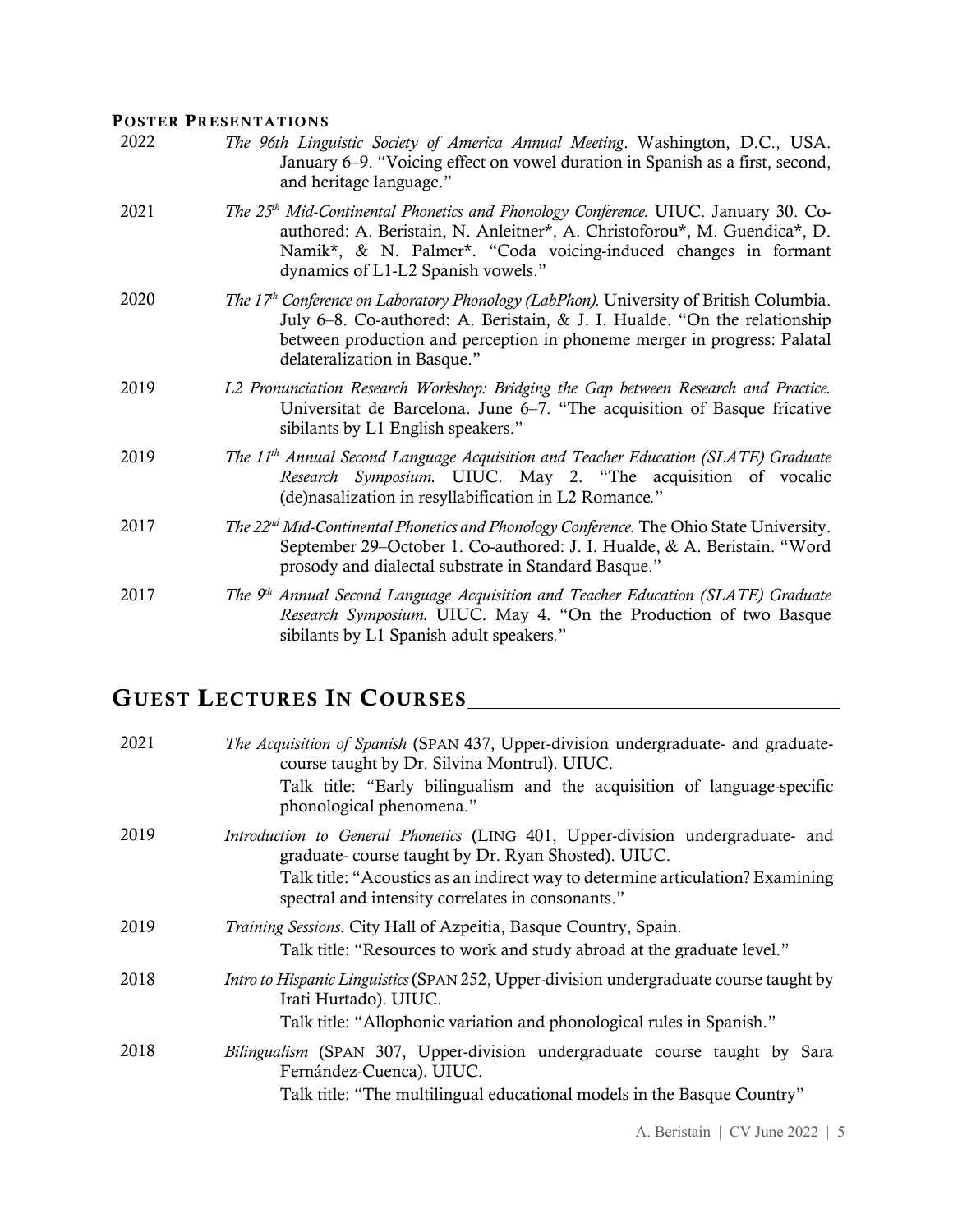2017 *Intermediate Basque* (BASQ 402, Upper-division undergraduate course taught by Eider Etxebarria-Zuluaga). UIUC. Talk title: "Sibilant mergers across Basque varieties."

## ACADEMIC ACCOLADES

| <b>FELLOWSHIPS</b> |                                                                                                                                                                            |          |
|--------------------|----------------------------------------------------------------------------------------------------------------------------------------------------------------------------|----------|
| 2021               | SLCL Dissertation Completion Fellowship   School of Literatures, Cultures,<br>and Linguistics, UIUC.                                                                       | \$20,893 |
| 2021               | Darlene F. Wolf Fellowship in SLA research   Department of Spanish and<br>Portuguese, UIUC. (*deferred due to fellowship conflict)                                         | \$12,000 |
| 2020               | Timothy J. Rogers Memorial Fellowship in Research and Leadership Achievement<br>  Department of Spanish and Portuguese, UIUC.                                              | \$3,500  |
|                    | Summer Research Fellowship   Department of Spanish and Portuguese,<br>UIUC.                                                                                                |          |
| 2020               | Project:<br>"Vowel length patterns in pre-voiced obstruent<br>consonants in Spanish as a second and heritage language."                                                    | \$666    |
| 2019               | Project: "The perception of the palatal fricative and lateral<br>consonants."                                                                                              | \$2,000  |
| 2018               | Project: "The production and perception of neutralized phoneme<br>pairs by Basque-Spanish bilingual speakers."                                                             | \$1,000  |
| 2017               | Project: "Basque substrate in the realization of /s/ in L2<br>Spanish."                                                                                                    | \$1,560  |
| <b>GRANTS</b>      |                                                                                                                                                                            |          |
| 2022               | Graduate College Conference Grant, Fall 2021. UIUC.                                                                                                                        | \$500    |
| 2020               | Graduate College Conference Participation Grant, Fall 2020. UIUC.                                                                                                          | \$65     |
| 2019               | Dept. of Spanish and Portuguese Conference Travel Grant, Fall 2019. UIUC.                                                                                                  | \$425    |
| 2018               | Dept. of Spanish and Portuguese Conference Travel Grant, Fall 2018. UIUC.                                                                                                  | \$225    |
| 2016               | High Academic Achievement Excellence Grant   Letters and Humanities<br>Division, University of the Basque Country.                                                         | €1,000   |
| 2015               | High Academic Achievement Excellence Grant   Letters and Humanities<br>Division, University of the Basque Country.                                                         | €1,000   |
| <b>AWARDS</b>      |                                                                                                                                                                            |          |
| 2021               | Douglas A. Kibbee Prize for SLCL Dissertation Completion Fellowship Recipient<br>judged as 'most outstanding'   School of Literatures, Cultures, and<br>Linguistics, UIUC. |          |
| 2021               | Liberal Arts & Sciences Impact Award   College of Liberal Arts & Sciences, UIUC.                                                                                           |          |
| 2016               | Premio Extraordinario Fin de Carrera: Promoción 2016 [Valedictorian Award]   University<br>of the Basque Country.                                                          |          |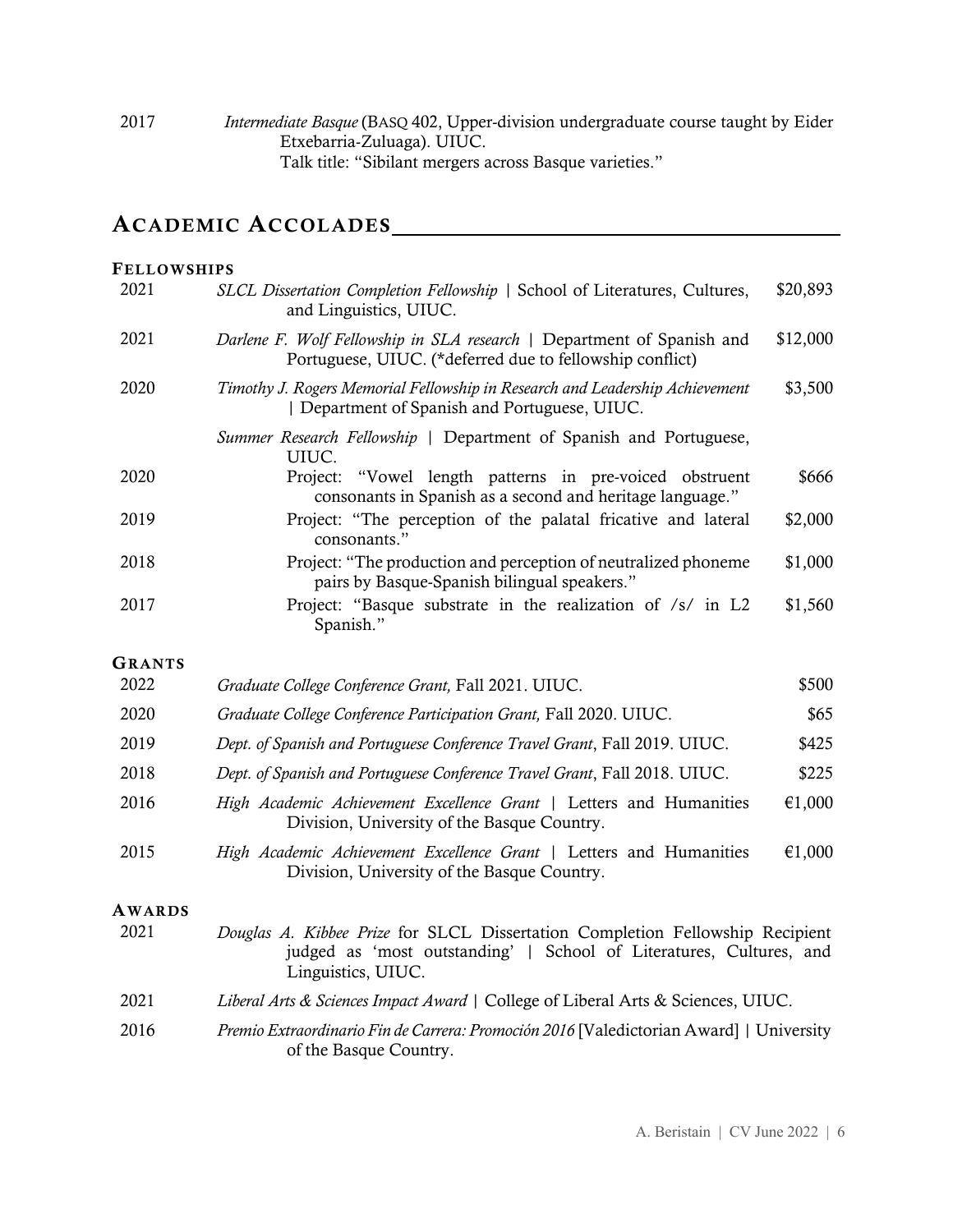### **HONORS**

2017-21 *List ofTeachers Ranked as Excellent by their Students*: 12 out of 12 semesters of instruction, "*Outstanding"* mention in 11 out of 12 semesters | Center for Innovation in Teaching & Learning, UIUC.

### TEACHING EXPERIENCE

| 2022-   | Mississippi State University   Starkville, MS, USA |
|---------|----------------------------------------------------|
| present | EN 6/4403: Introduction to Linguistics             |
|         | EN/ PSY 6/4473: Phonetics                          |

- 2016-22 University of Illinois Urbana-Champaign | Urbana, IL, USA Students' Teaching Evaluations Average: 4.77/5.00 BASQ 402: *Introduction to Basque Grammar* BASQ 401: *Introduction to Basque Language and Culture* SPAN 490: *Laboratory Phonology* SPAN 308: *Spanish in the United States* SPAN 303: *The Sounds of Spanish* SPAN 252: *Introduction to Hispanic Linguistics* SPAN 228A: *Spanish Composition for Heritage Speakers* SPAN 228: *Spanish Composition* SPAN 204: *Advanced Spanish Grammar* SPAN 141: *Introduction to Spanish Grammar* SPAN 130: *Intermediate Spanish* SPAN 122: *Intensive Elementary Spanish*
- 2014-15 Fort Lewis College | Durango, CO, USA ML 350: *Spanish for the Professions: Medical Spanish* ML 216: *Intermediate Spanish II* ML 215: *Intermediate Spanish I*

### TEACHING AWARDS

| 2021 | Campus Award for Excellence in Undergraduate Teaching   Office of the Provost, UIUC.                                  |
|------|-----------------------------------------------------------------------------------------------------------------------|
| 2021 | Liberal Arts & Sciences Award for Excellence in Undergraduate Teaching   College of Liberal<br>Arts & Sciences, UIUC. |
| 2021 | Spanish and Portuguese Graduate Student Teaching Award   Department of Spanish and<br>Portuguese, UIUC.               |
| 2019 | Teaching Excellence Award 2019   Illinois Student Government, UIUC.                                                   |
| 2015 | Tutor of the Year, AY 2014-2015, TRIO Student Success Center   Fort Lewis College.                                    |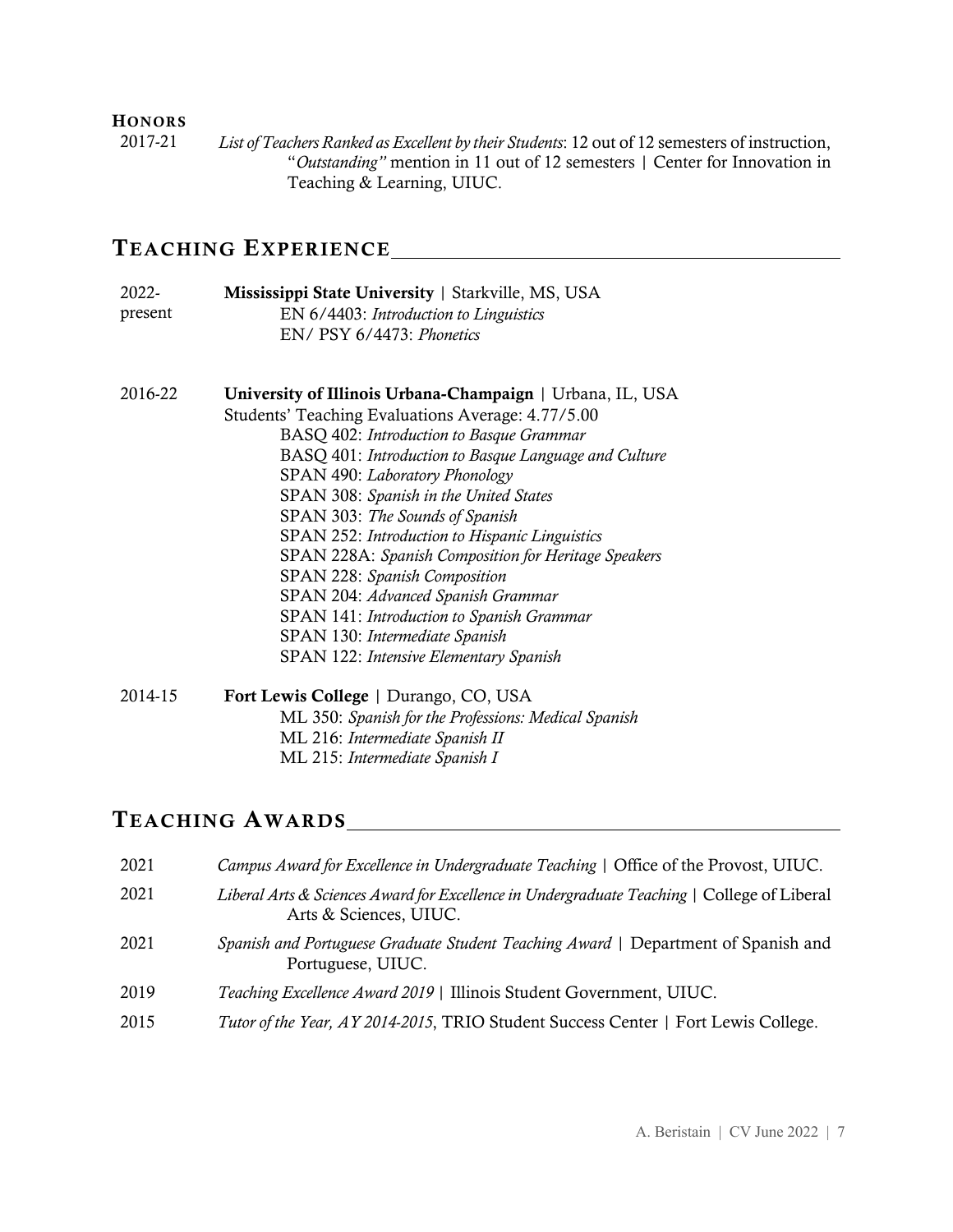### CERTIFICATIONS

| 2021 | Certificate in ACTFL Oral Proficiency Interview Testing for Spanish (Full License).<br>American Council on the Teaching of Foreign Languages (ACTFL).                                                                  |
|------|------------------------------------------------------------------------------------------------------------------------------------------------------------------------------------------------------------------------|
| 2020 | Certificate in Teaching Basque Language and Culture in Higher Education. Etxepare Basque<br>Institute & University of the Basque Country (UPV/EHU).                                                                    |
| 2019 | Graduate Teacher Certificate. Center for Innovation in Teaching & Learning, UIUC.                                                                                                                                      |
| 2016 | Certificate in "Desarrollo de competencias y revisión de enfoques para la enseñanza de ELE"<br>[Competence development and approach review for the teaching of Spanish<br>as a foreign language]. Instituto Cervantes. |
| 2015 | Certificate in "College Reading & Learning Association - Level I". Fort Lewis College.                                                                                                                                 |

### STUDENT MENTORING

#### UNDERGRADUATE HONORS PROJECT SUPERVISION

2020 Nathaniel Anleitner (Linguistics & TESL) | Liberal Arts and Sciences Honors Program | UIUC. Project: "The production of L1 and L2 English stops"

### UNDERGRADUATE RESEARCH ASSISTANTS

| 2021    | Milton Guendica   UIUC.<br>Project: "Aeroacoustics of stops in Spanish and English"       |
|---------|-------------------------------------------------------------------------------------------|
| 2019-20 | Andrea Christoforou, Milton Guendica, Elizabeth Han, Deniz Namik, Natalie Palmer<br>UIUC. |
|         | Project: "Acoustics and aerodynamics of coarticulated speech in Spanish and English"      |

### CAMPUS COMMUNITY

2020-21 Mentor in the "Advising, Connecting, Empowering (ACE)" Mentorship Program for Latinx Freshmen | La Casa Cultural Latina, UIUC.

### SERVICE **SERVICE**

### CONFERENCE ORGANIZER

2020-21 *51st meeting of the Linguistic Symposium on Romance Languages*, UIUC.

2017-20 *10/11/12th Annual Meeting of the Illinois Language and Linguistics Society*, UIUC.

#### ABSTRACT REVIEWER

2017-20 *10/11/12th Annual Meeting of the Illinois Language and Linguistics Society.*

### WORKSHOP/ PANEL ORGANIZER

- 2022 *First-Generation Student Mixer*. January 7. Linguistic Society of America.
- 2021 *Alt-Ac Careers in Linguistics*. April 15. Invited speaker: Dr. Cindy Blanco, UIUC.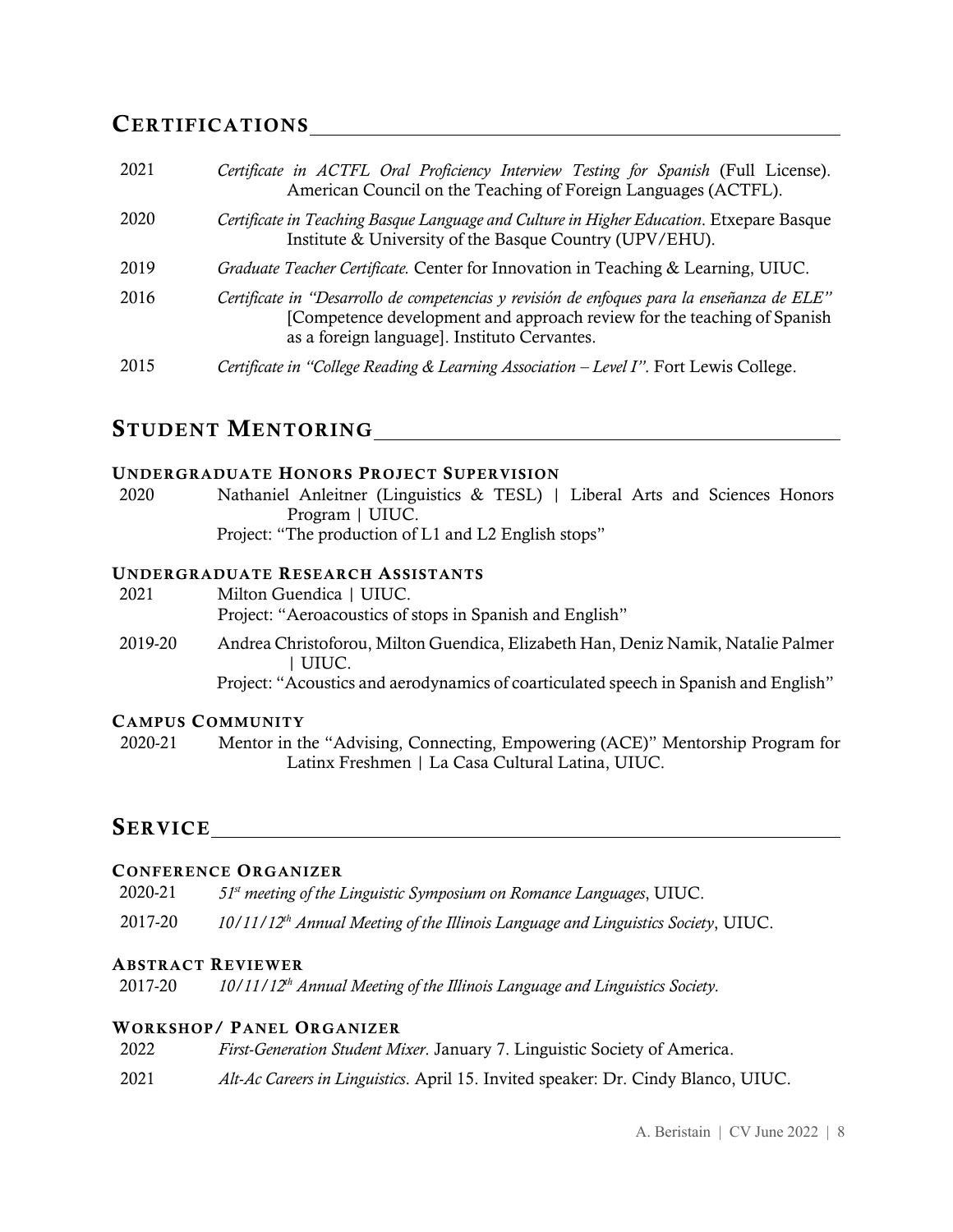| 2021 | Teaching-Oriented Job Searches in K-12 and Higher-Level Education. March 25. Invited<br>speakers: Dr. E. DiFilippo, Dr. T. Greppi, Dr. A. Icardo Isasa. UIUC.                             |
|------|-------------------------------------------------------------------------------------------------------------------------------------------------------------------------------------------|
| 2021 | Publishing and Networking Outside the Box. February 25. Invited speaker: Dr. F.<br>Henshaw. UIUC.                                                                                         |
| 2021 | Publishing in Linguistics/ Literature & Culture Academic Journals while Being in Graduate<br>School. February 11. Invited speakers: Dr. M. Bowles, Dr. C. Fornoff, A.<br>Beristain. UIUC. |
| 2021 | Summer Jobs and Funding Opportunities for Graduate Students. January 28. Invited<br>speakers: U.-Y. Park, L. Sánchez. UIUC.                                                               |
| 2020 | Navigating Academic Conferences in Linguistics and Literatures/Cultures. December 4.<br>Invited speakers: Dr. S. Callesano, Dr. A. Torres-Cacoullos, J. Vicente, K.<br>Yarrington. UIUC.  |
| 2020 | The Use of Inclusive Language in the Foreign Language Classroom. November 18. Invited<br>speakers: A. Casar, E. Grogan, C. Prieu. UIUC.                                                   |
| 2020 | Transitioning from an M.A. to a Ph.D. as an Internal/External Candidate. October 15.<br>Invited speakers: Dr. J. Irigoyen, L. Cummings-Ruiz, C. González.                                 |
| 2020 | Acclimating to U.S. Academy. September 18. Invited speakers: Dr. C. Fornoff, J.<br>Vicente, C. Albernaz Siqueira. UIUC.                                                                   |
| 2019 | Writing an Effective Abstract and Research Paper in Upper-Level Spanish Courses. October<br>17. Speaker: A. Beristain. UIUC.                                                              |
| 2019 | On the Job Market in Academia: An Internal View by ABDs. April 23. Invited speakers: S.<br>Fernández-Cuenca, J. A. Suárez, A. Rector. UIUC.                                               |

### COMMITTEES AND ORGANIZATIONS

|  | 2021-22 | <b>First Gen Access and Equity Subcommittee, Linguistic Society of America. 2021-22.</b> |
|--|---------|------------------------------------------------------------------------------------------|
|--|---------|------------------------------------------------------------------------------------------|

- 2021-22 *Lectures & Arrangements Committee*. Department of Spanish and Portuguese, UIUC, Academic Year 21-22.
- 2021-22 *[The Kingfisher Taskforce](https://kingfisheruiuc.wixsite.com/uiuc)*. Illinois Student Government. Academic Year 21-22.
- 2020-22 *UIUC Campus Senate*. Graduate College Senator. Academic Years 20-21, 21-22.
- 2020-22 *Illinois Student Government*. Graduate College Senator. Academic Years 20-21, 21-22.
- 2018-21 *Spanish and Portuguese Graduate Organization*. President, Academic Years 18-19, 20-21.

### SITE ADMINISTRATOR

| 2020-21 | <i>Designer and Administrator</i> , "Linguistic Symposium on Romance Languages 51" site. |  |  |  |
|---------|------------------------------------------------------------------------------------------|--|--|--|
|         |                                                                                          |  |  |  |

- 2018-21 *Co-Administrator*, ["Basque at UIUC"](https://www.facebook.com/basqueuiuc/) site.
- 2020 *Designer*, ["Graduate concentration in Romance Linguistics at UIUC"](https://romancelinguistics.illinois.edu/) website.

#### VOLUNTEERISM

2019 *Guest Speaker and Session Moderator at the* "1<sup>st</sup> & 2<sup>nd</sup> Study Abroad Launch: Destination Spain" events*.* College of Liberal Arts & Sciences, University of Illinois at Urbana-Champaign. Spring 2019, Fall 2019.